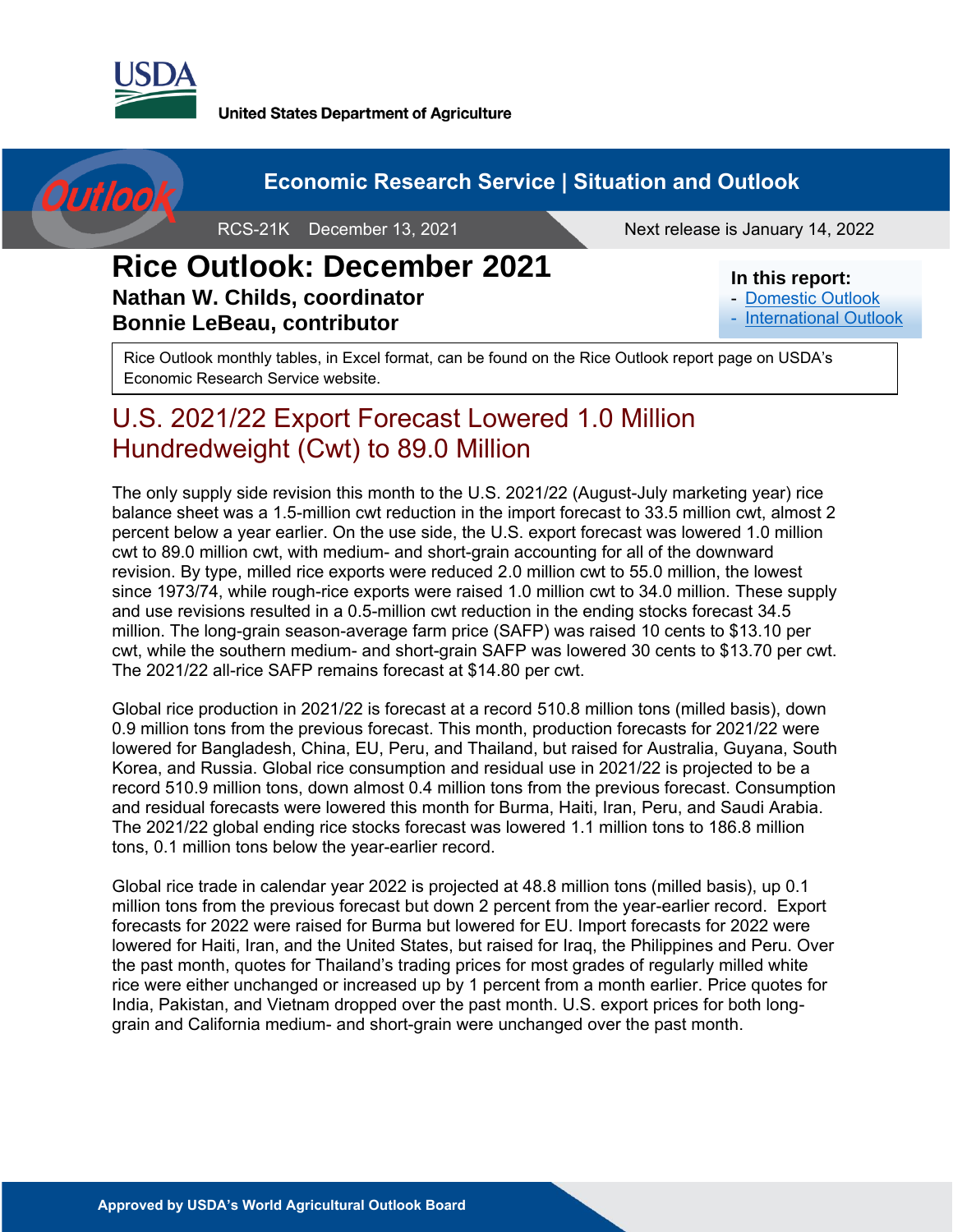#### Figure 1 **U.S. rice imports in 2021/22 projected to decline for the second consecutive year**



Cwt = Hundredweight. 2021/22f = forecasts. 1/ Does not include seed use. Sources: USDA, Economic Research Service, *Rice Yearbook* dataset 1985/86-2018/19; USDA, World Agricultural Outlook Board, *World Agricultural Supply and Demand Estimates,* 2019/20-2021/22*.*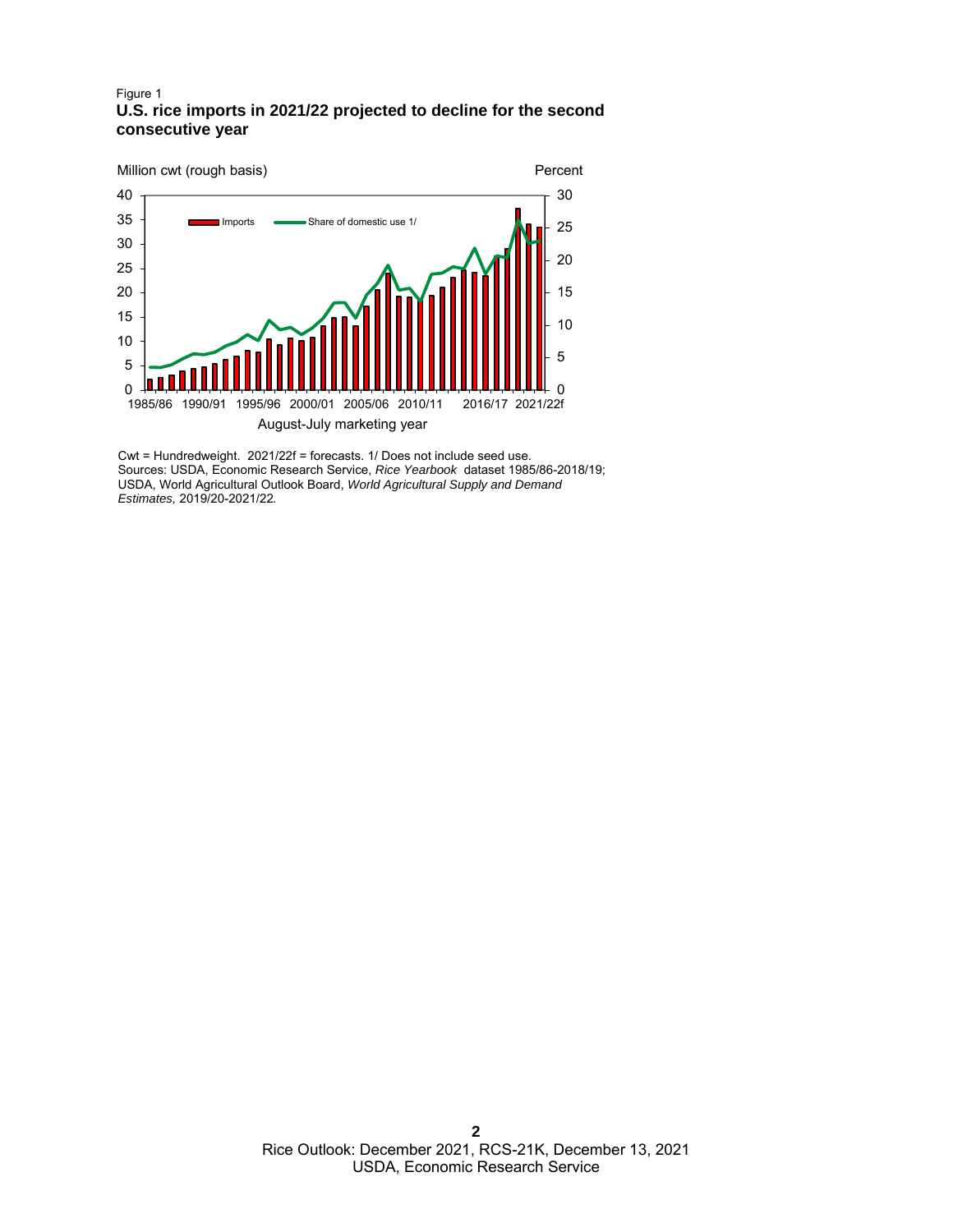# <span id="page-2-0"></span>**Domestic Outlook**

## U.S. 2021/22 Rice Import Forecast Lowered 1.5 Million Cwt to 33.5 Million

The only supply side revision this month to the U.S. 2021/22 (August-July marketing year) rice balance sheet was a reduction in the import forecast. At 33.5 million cwt, U.S. imports are 1.5 million cwt below the previous forecast and almost 2 percent below a year earlier and the second consecutive year of a decline. This month's downward revision was based on reported monthly imports from the U.S. Bureau of the Census through October and expectations regarding purchases the remainder of the marketing year. Much of the recent and expected slower pace of imports is likely due to the continued global container shortage, historically high freight costs, and other supply chain disruptions and terminal inefficiencies. Through October, the United States imported 225,512 tons (product-weight) of rice, down almost 20 percent from a year earlier.

By class, U.S. long-grain imports are projected at 26.0 million cwt, down 1.0 million cwt from the previous forecast and 5 percent below a year earlier and the lowest since 2018/19. Through October, the United States imported 177,740 tons of long-grain rice, down 26 percent from a year earlier. India accounts for the bulk of the year-to-year decline, with imports of just 39,851 tons through October 2021, 43 percent below a year earlier. Nearly all U.S. long-grain rice imports from India are its premium basmati rice, an aromatic. Imports from Thailand, the largest supplier of long-grain rice to the United States, were reported at 113,510 tons through October, down 3 percent from a year earlier. Almost all of the U.S. long-grain rice imports from Thailand are its premium jasmine rice, another aromatic. Imports from Pakistan through October were reported at 6,332 tons, down almost 30 percent from a year earlier. The shipments from Pakistan are almost all basmati rice.

Combined medium- and short-grain imports are projected at 7.5 million cwt, down 0.5 million cwt from the previous forecast but nearly 12 percent above a year earlier and just fractionally below the 2019/20 record of 7.586 million cwt. In October, the United States imported 7,311 tons of medium- and short-grain rice, down more than a third from a year earlier and lowest since May 2016. For the first 3 months of the 2021/22 marketing year, shipments from Thailand were down more than 10 percent from a year earlier and shipments from India were 65 percent below a year earlier. Thailand, India, and China are the largest suppliers of medium- and shortgrain rice to the United States, accounting for at least 90 percent of U.S. imports. Virtually all of China's shipments go to Puerto Rico, a U.S. territory. In recent years, Puerto Rico has imported three or four shipments of 21,000 tons annually from China, a result of extremely low prices for purchases of older Government-held stocks of rice. In September, Puerto Rico imported 21,000 tons of rice from China, but imported no rice from China in October.

The 2021/22 U.S. rice production remains forecast at 193.8 million, almost 15 percent smaller than a year earlier. Harvested area declined more than 16 percent from 2020/21 to 2.5 million acres, while the average yield of 7,756 pounds per acre was the highest on record. Long-grain production remains forecast at 146.7 million, down 14 percent from a year earlier. The year-toyear decline is the result of a substantial area reduction. The area decline was due to both expectations of higher returns for soybeans and corn just prior to planting and then to excessive rainfall nearly all spring in much of the South—especially the Delta—that prevented plantings on more than 354,000 acres. Almost all long-grain rice is grown in the South. The combined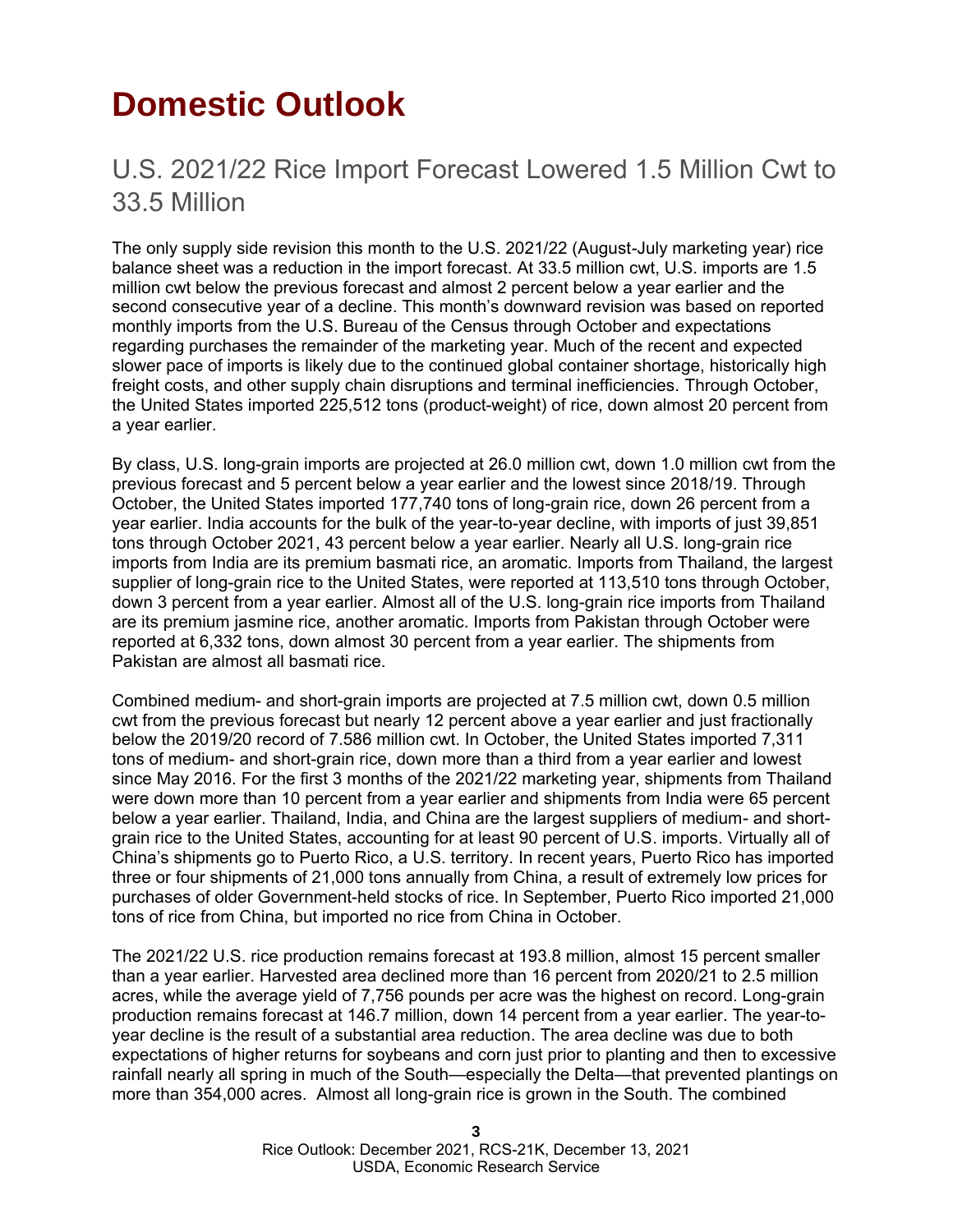medium- and short-grain crop remains forecast at 47.1 million cwt, 17 percent below a year earlier and the smallest since 2005/06. The year-to-year decline is largely due to severe drought in California, where most of the U.S. medium- and short-grain crop is grown. Arkansas and Louisiana account for most of the remaining U.S. medium- and short-grain production.

The 2021/22 U.S. all-rice carryin remains estimated at 43.7 million cwt, more than 52 percent above the year-earlier abnormally low level. The 2021/22 long-grain carryin remains estimated at 29.7 million cwt, 76 percent larger than in 2020/21. In contrast, the 2021/22 medium- and short-grain carryin remains estimated at 11.5 million cwt, 7 percent larger than a year earlier.

Total U.S. rice supplies in 2021/22 are projected at 271.0 million cwt, down 1.5 million cwt from the previous forecast and almost 7 percent below a year earlier. This downward revision in total supplies is the result of the reduced import forecast. The year-to-year decline is the result of a much smaller crop and slightly weaker imports more than offsetting a big boost in carryin. At 202.5 million cwt, U.S. 2021/22 long-grain supplies are 1.0 million cwt smaller than the previous forecast and 6 percent smaller than a year earlier. Combined medium- and short-grain supplies are projected at 66.0 million cwt, down 0.5 cwt from the previous forecast, 9 percent below a year earlier and the smallest since 2008/09. In 2008/09, U.S. medium- and short-grain farm prices were record high.

### U.S. 2021/22 Export Forecast Lowered Again

U.S. rice exports in 2021/22 are projected at 89.0 million cwt, 1.0 million cwt below the previous forecast, 5 percent below a year earlier and the smallest since 2017/18. This month's downward revision was largely based on monthly U.S. Bureau of the Census trade data through October, shipment and outstanding sales data through November 25 reported in the weekly *U.S. Export Sales* report, and expectations regarding shipments and sales the remainder of the 2021/22 market year.

Long-grain exports in 2021/22 are projected at 64.0 million cwt, unchanged from the previous forecast but nearly 2 percent smaller than a year earlier. The year-to-year decline is primarily based on smaller supplies and higher U.S. prices. Through October, the United States exported 584,974 tons of long-grain rice, up almost 64 percent from the year-earlier's abnormally low level but 16 percent below the first 3 months of the 2019/20 market year. Shipments to Haiti, the top market for U.S. long-grain milled rice exports, were well below typical levels over the past decade for the first 3 months of the market year, mostly due to reduced rice imports by Haiti this year. Based on data reported in *U.S. Export Sales*, long-grain shipments and outstanding sales to Colombia and Venezuela were well behind a year earlier through November 25. In contrast, shipments and outstanding sales were well ahead of a year earlier through November 25 to El Salvador, Honduras, and Guatemala, and somewhat ahead to Mexico, the largest market for U.S. long-grain rice. Mexico imports mostly rough rice.

By spring 2022, the United States is expected to face stronger competition from South American long-grain suppliers in key Latin American markets, largely offsetting the impact of the large sales to Iraq in early August 2021. Most South American exporters are expected to harvest larger crops next spring compared with their 2020/21 crops, which in several countries were adversely impacted by drought.

Combined medium- and short-grain exports in 2021/22 are projected at 25.0 million cwt, down 1.0 million cwt from the previous forecast and 13 percent below 2020/21. According to *U.S. Export Sales*, through November 25, shipments of medium- and short-grain rice were more than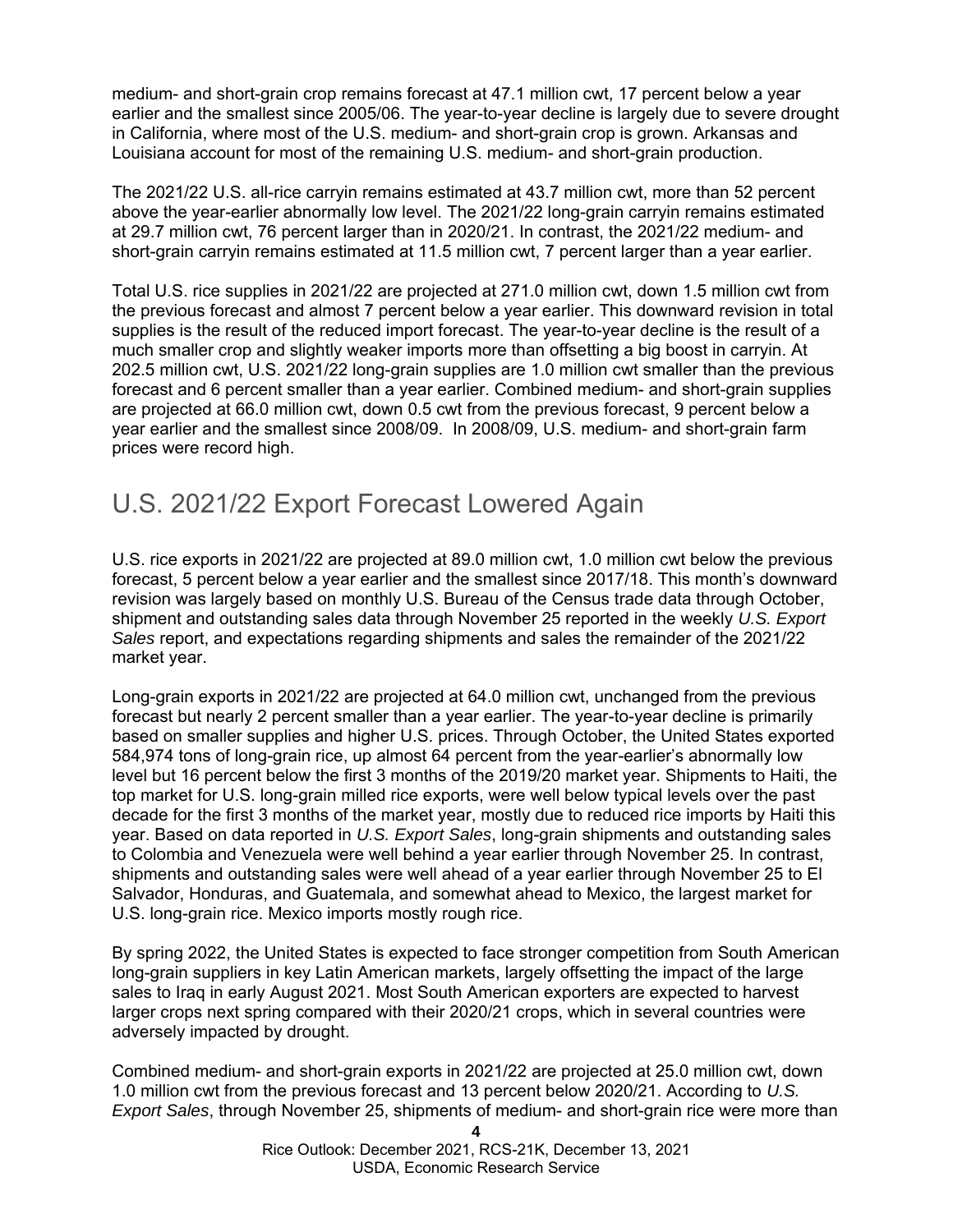20 percent behind a year-earlier's pace and outstanding sales were down almost 33 percent. Combined shipments and outstanding sales through November 25 were well behind a year earlier to both Japan and South Korea, the two largest markets for U.S. medium- and shortgrain rice.

The year-to-year decline in exports is based on expectation of few sales outside the core U.S. markets in Northeast Asia where the bulk of U.S. medium- and short-grain exports are shipped: Japan, South Korea, and Taiwan. U.S. medium- and short-grain sales to the Middle East are expected to be lower than in 2020/21, with Jordan, Saudi Arabia, and Israel again the main buyers in the region. The United States is not expected to sell any rice to North Africa. The tighter U.S. supplies of medium- and short-grain rice are expected to reduce exportable sales and boost U.S. trading prices. In addition, by late spring 2022, Australia is expected to be in position to increase its exports due to a strong area expansion in 2021/22, partly a response to higher expected global trading prices for medium-grain rice. Australia is expected to increase its market share in Northeast Asia and Oceania. China is expected to again have abundant supplies of extremely low-priced Government-held stocks of medium- and short-grain rice available for export, with North Africa, the Middle East, and Oceania major markets for China's medium- and short-grain exports.

By type, U.S. rough-rice exports in 2021/22 are projected at 34.0 million cwt, up 1.0 million from the previous forecast but down almost 2 percent from a year earlier. Based on data from the weekly *U.S. Export Sales* through November 25, combined U.S. rough-rice shipments and outstanding sales were well ahead of a year earlier to El Salvador, Guatemala, and Honduras, and somewhat ahead to Mexico. Almost all U.S. rough-rice exports are currently shipped to Latin America. Long-grain accounts for the vast majority of U.S. rough-rice exports.

Milled-rice exports (milled-and brown-rice exports on a rough-rice basis) are projected at 55.0 million cwt, down 2.0 million from the previous forecast, 7 percent below a year earlier, and the lowest since 1973/74. The monthly revision was largely based on expectations of weaker U.S. sales to Haiti—the largest market for U.S. milled rice—and a reduced U.S. medium- and shortgrain export forecast.

The United States is expected to make few sales of milled rice beyond Northeast Asia, Haiti, Canada, Iraq, Jordan, Saudi Arabia, and Israel. However, Mexico, although primarily a roughrice market, regularly imports small quantities of U.S. milled rice. Exports of U.S. milled-rice are limited by cheaper rice from Asia, as well as by growing competition from several South American exporters.

Total domestic and residual use in 2021/22 remains projected at 147.5 million cwt, more than percent smaller than the year-earlier record. The year-to-year projected reduction is based on smaller U.S. supplies—primarily a much smaller crop, which implies smaller post-harvest losses in marketing and milling. Long-grain domestic and residual use remains projected at 115.0 million cwt, more than 4 percent below the year-earlier record. Combined medium- and shortgrain domestic and residual use remains projected at 32.5 million cwt, fractionally larger than a year earlier.

Total use of all-rice in 2021/22 is projected at 236.5 million cwt, down 1.0 million cwt from the previous forecast—a result of a weaker export forecast—and 4 percent smaller than a year earlier. Both exports and combined domestic and residual use are expected to be smaller than a year earlier in 2021/22. Long-grain total use remains projected at 179.0 million cwt, more than 3 percent smaller than a year earlier. Combined medium- and short-grain total use is forecast at 57.5 million cwt, down 1.0 million from the previous forecast and 6 percent below 2020/21.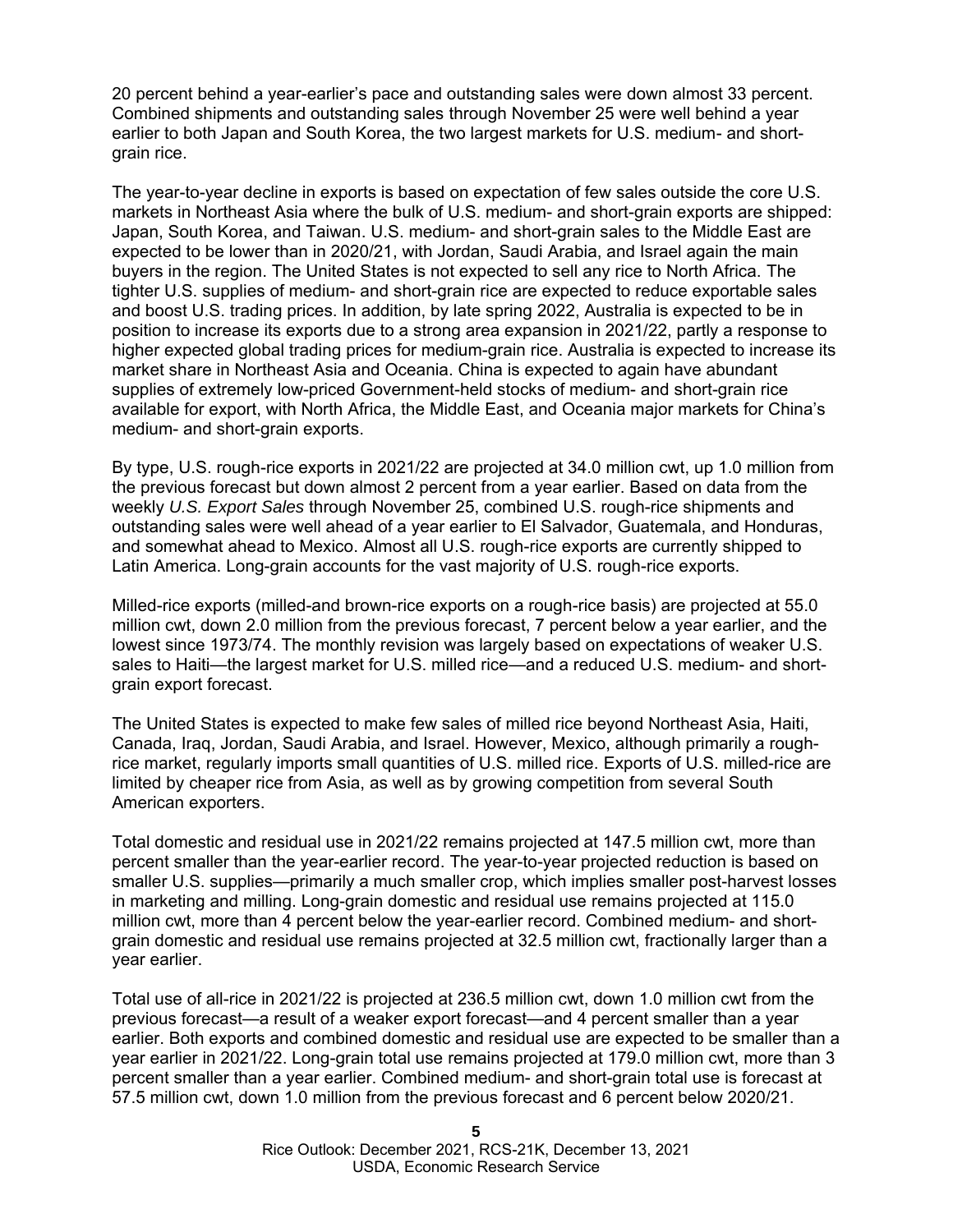# U.S. Ending Stocks Projection for 2021/22 Lowered

The above supply and use revisions result in a 2021/22 ending stocks forecast of 34.5 million cwt, down 0.5 million cwt from the previous forecast and 21 percent less than a year earlier. The all-rice stocks-to-use ratio is projected at 14.6 percent, down from 17.7 percent a year earlier. Long-grain ending stocks are projected at 23.5 million cwt, down 1.0 million from the previous forecast and 21 percent below a year earlier. The long-grain stocks-to-use ratio is projected at 13.1 percent, down from 16.0 percent a year earlier. Combined medium- and short-grain ending stocks are projected at 8.5 million cwt, up 0.5 million cwt from the previous forecast but 25 percent smaller than a year earlier. The 2021/22 medium- and short-grain stocks-to-use ratio is projected at 14.9 percent, down from 18.7 percent a year earlier.

There were several revisions this month to the 2021/22 season-average farm price (SAFP) forecasts. The revisions were based on USDA's National Agricultural Statistics Service's monthly reported cash prices and marketings through October and expectations regarding prices and marketings the remainder of the market year. The 2021/22 long-grain SAFP was raised 10 cents to \$13.10 per cwt, up 50 cents from a year earlier. The southern medium- and short-grain SAFP forecast was lowered 30 cents to \$13.70 per cwt, still up \$0.60 from 2020/21 and the highest since 2014/15. The California medium- and short-grain 2021/22 SAFP remains forecast at \$23.00, up \$2.10 from 2020/21 and the highest since the 2008/09 record of \$27.40 per cwt. The U.S. 2021/22 medium- and short-grain SAFP forecast was lowered 10 cents to \$20.00 per cwt, still \$1.20 higher than a year earlier. The 2021/22 U.S. all-rice SAFP remains forecast at \$14.80 per cwt, up \$0.80 from a year earlier.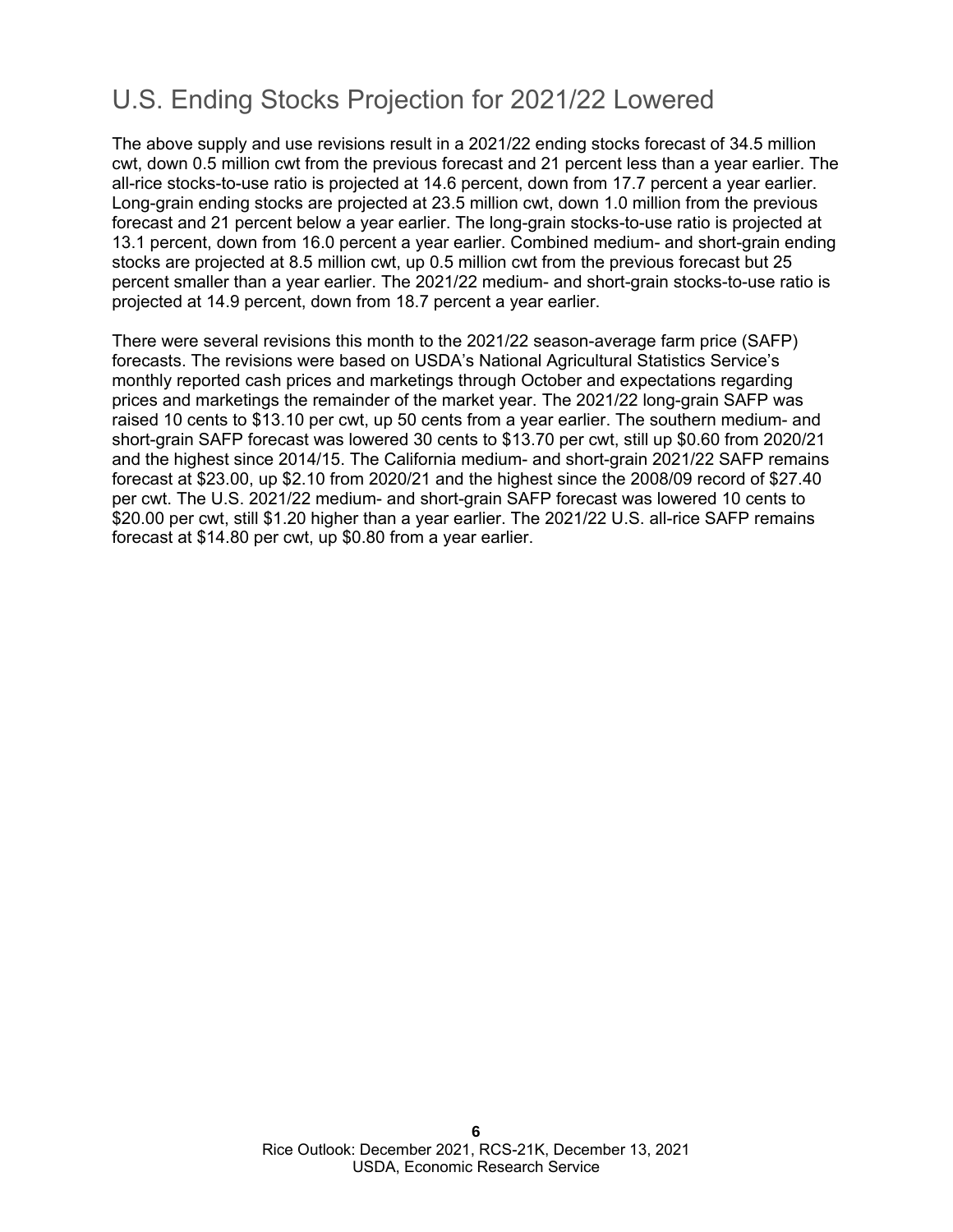# <span id="page-6-0"></span>**International Outlook**

Production Forecasts for 2021/22 lowered for Bangladesh, Peru, and Thailand, but Raised for Australia and South Korea

Global rice production in 2021/22 is forecast at a record 510.8 million tons (milled basis), down 0.9 million tons from the previous forecast but 3.6 million tons larger than a year earlier. Production forecasts for 2021/22 were lowered this month for Bangladesh, China, EU, Peru, and Thailand, but raised for Australia, Guyana, South Korea, and Russia.

On an annual basis, Australia, Bangladesh, Cambodia, China, Cote d'Ivoire, Ghana, Guinea, India, Laos, Mali, Mexico, Nigeria, Paraguay, Senegal, Sri Lanka, South Korea, Tanzania, Thailand, and Uganda account for the bulk of the projected global production increase in 2021/22, with Australia, Bangladesh, China, India, and Thailand showing the largest year-toyear production increases. In contrast, crops are projected to be smaller than a year earlier in Colombia, Egypt, EU, Guyana, Iran, Iraq, Kazakhstan, Madagascar, North Korea, Peru, the Philippines, Russia, Turkey, the United States, Uruguay, and Vietnam. The United States and Egypt are projected to show the largest production declines in 2021/22.

Global rice consumption and residual use in 2021/22 is projected to be a record 510.9 million tons, down almost 0.4 million tons from the previous forecast but nearly 8.9 million tons larger than a year earlier. Consumption and residual forecasts were lowered this month for Burma, Haiti, Iran, Peru, and Saudi Arabia. In contrast, domestic and residual use forecasts were raised this month for Afghanistan and the Philippines, with the Philippine consumption and residual forecast raised 0.3 million tons to a record 14.85 million tons.

On a year-to-year basis, Bangladesh, Burma, Cambodia, China, India, Nepal, the Philippines, and Thailand account for the bulk of the expected increase in global consumption and residual use in 2021/22. In contrast, consumption and residual use is projected to decline in 2021/22 in Egypt, Japan, South Korea, the United States, and Vietnam. The decline in the two Northeast Asian countries is due to continued long-term shifts in diet away from rice to a more a Western diet and to a declining population in Japan and only negligible population growth in South Korea. Egypt's decline is based a much smaller crop and resulting tighter supplies, despite record imports. The projected decline in the United States is based on a much smaller crop, which indicates a smaller residual use that includes post-harvest losses. Vietnam's reduction is based on smaller supplies.

In 2021/22, global ending rice stocks are forecast at 186.8 million tons, more than 1.1 million below the previous forecast and more than 0.1 million tons below the year-earlier record. Ending stocks forecasts were lowered this month for Bangladesh, Burma, Egypt, Haiti, Iran, Malaysia, Pakistan, Paraguay, Peru, Saudi Arabia, Thailand, Vietnam, and the United States. Bangladesh's ending stocks were lowered 450,000 tons to 1.8 million due to a smaller crop. Burma's ending stocks were lowered 150,000 tons to 1.3 million largely due to upward revisions for both 2021 and 2022 exports. These ending stock reductions were partially offset by upward revisions in ending stocks for Australia, Iraq, South Korea, Laos, and Russia.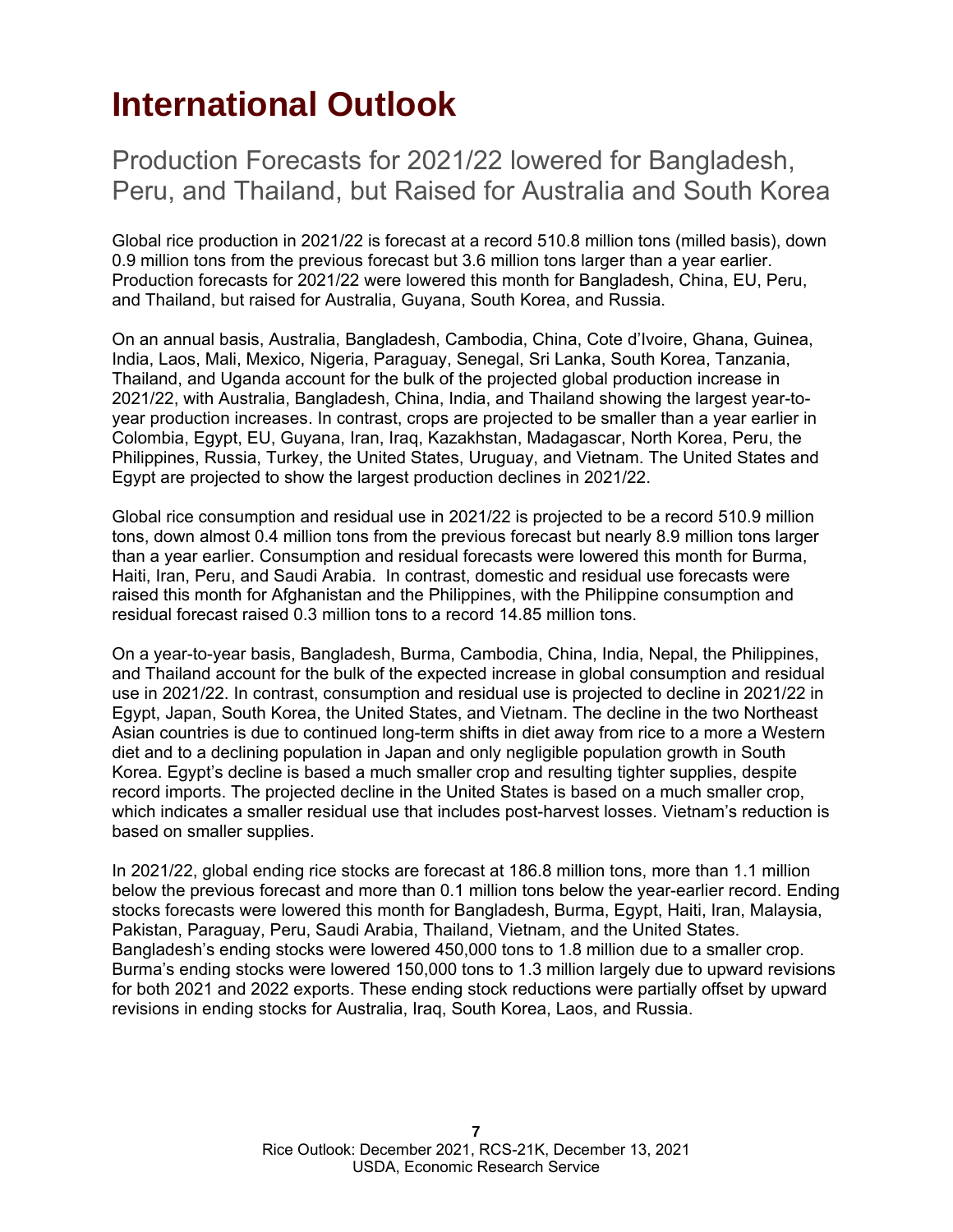| 1202 Table A - Global rice production, selected monthly revisions and year-to-year changes, December |                            |                                                |                                                       |                                          |                           |                                                                                                                                                                                                                                                                                                                                                                                                                                                                                                                                                        |  |  |
|------------------------------------------------------------------------------------------------------|----------------------------|------------------------------------------------|-------------------------------------------------------|------------------------------------------|---------------------------|--------------------------------------------------------------------------------------------------------------------------------------------------------------------------------------------------------------------------------------------------------------------------------------------------------------------------------------------------------------------------------------------------------------------------------------------------------------------------------------------------------------------------------------------------------|--|--|
| Country or<br>region                                                                                 | Current<br>forecast        | <b>Change from</b><br>last month's<br>forecast | Percent<br>change from a<br>year earlier              | Month-to-month<br>direction              | Year-to-year<br>direction | Explanation and comments on year-to-year change or month-to-month revision                                                                                                                                                                                                                                                                                                                                                                                                                                                                             |  |  |
| 1,000 metric tons (milled basis)                                                                     |                            |                                                |                                                       |                                          |                           |                                                                                                                                                                                                                                                                                                                                                                                                                                                                                                                                                        |  |  |
| <b>Rice production in</b><br>2021/22                                                                 |                            |                                                |                                                       |                                          |                           |                                                                                                                                                                                                                                                                                                                                                                                                                                                                                                                                                        |  |  |
| Australia                                                                                            | 650                        | 74                                             | 97.0                                                  |                                          | ĥР                        | Raised the production forecast based on a higher harvested area estimate. At 90,000 hectares, rice<br>harvested area is up 10,000 hectares from the previous forecast and 96 percent larger than a year<br>earlier. The upward revision was based on information reported in November by the Australian Bureau<br>of Agricultural and Resource Economics and Sciences and on improved water allocations.                                                                                                                                               |  |  |
| Bangladesh                                                                                           | 35,500                     | $-750$                                         | 2.6                                                   |                                          | ЙŘ                        | Lowered the production forecast based on a 255,000-hectare reduction in total harvested area to<br>11.42 million hectares, 80,000 hectares below a year earlier. Harvested area was lowered for the<br>summer harvested aus crop due to a late start to the Southwest Monsoon, which prevented some<br>farmers from planting. The fall harvested aman crop's harvested area was lowered due to flooding that<br>submerged the standing rice plant. Data and information for these revisions were provided by the U.S.<br>Agricultural Office in Dhaka. |  |  |
| China                                                                                                | 148,990                    | $-10$                                          | 0.5                                                   |                                          |                           | Lowered the production forecast based on a slightly lower harvested-area estimate. The total rice<br>harvested-area estimate was lowered 79,000 hectares to 29.291 million hectares, 155,000 below a<br>year earlier. The revised yield of 7.11 tons per hectare is virtually unchanged from the previous<br>forecast but is 1 percent above a year earlier and the highest on record. The revised production and<br>area data are from the Government of China's National Statistics Bureau.                                                          |  |  |
| European Union                                                                                       | 1,854                      | -40                                            | $-5.0$                                                |                                          |                           | Lowered the production forecast based on reduced crop forecasts for France, Greece, Italy, and Spain<br>that more than offset a higher crop forecast for Portugal. Spain's production forecast was lowered due<br>to drought. Italy's production forecast was reduced based on early-season dryness.                                                                                                                                                                                                                                                   |  |  |
| Guyana                                                                                               | 643                        | 6                                              | $-6.5$                                                |                                          |                           | Production forecast was lowered based on a reduced harvested-area estimate. Harvested area was<br>lowered 15,000 hectares to 160,000, more than 14 percent below a year earlier. The revised data are<br>from the Guyana Bureau of Statistics.                                                                                                                                                                                                                                                                                                         |  |  |
| South Korea                                                                                          | 3,882                      | 66                                             | 10.7                                                  |                                          |                           | Raised the production forecast based on a higher yield. At 7.12 tons per hectare, the average yield is<br>up 10 percent from a year earlier and the highest on record. The record yield is due to favorable<br>weather during the heading, flowering, and harvest stages. The revisions were based on data provided<br>by Statistics Korea.                                                                                                                                                                                                            |  |  |
| Peru                                                                                                 | 2,235                      | $-115$                                         | $-0.7$                                                |                                          | والح                      | Lowered the production forecast based on a 20,000-hectare reduction in harvested area to 410,000<br>hectares, 2 percent below a year earlier. The area revision was based on information from the<br>Government of Peru's Ministry of Agriculture.                                                                                                                                                                                                                                                                                                     |  |  |
| Russia                                                                                               | 725                        | 25                                             | $-2.3$                                                |                                          |                           | Production forecast was raised based on a higher yield. At 6.03 tons per hectare, the average yield is<br>up more than 3 percent from a year earlier and the highest on record. The revisions were based on<br>information from the Government of Russia's Ministry of Agriculture.                                                                                                                                                                                                                                                                    |  |  |
| Thailand                                                                                             | 19,300                     | $-200$                                         | 2.3                                                   |                                          | Йĥ                        | Lowered the production forecast based on a 100,000-hectare reduction in the harvested-area estimate<br>to 10.4 million hectares. The reduced harvested-area estimate was due to floods across numerous<br>provinces in September and October that negatively affected crops just as they were reaching the<br>harvest stage. Information and data for these revisions were provided by the U.S. Agricultural Office in<br>Bangkok.                                                                                                                     |  |  |
|                                                                                                      |                            |                                                |                                                       |                                          |                           | Table A - Global rice production, selected monthly revisions and year-to-year changes, December 2021--continued                                                                                                                                                                                                                                                                                                                                                                                                                                        |  |  |
| Country or<br>region                                                                                 | Current<br><u>rorecast</u> | Change from<br>forecast                        | Percent<br>last month's change from a<br>year earlier | Month-to-month Year-to-year<br>direction | direction                 | Explanation and comments on year-to-year change or month-to-month revision                                                                                                                                                                                                                                                                                                                                                                                                                                                                             |  |  |
| 1,000 metric tons (milled basis)                                                                     |                            |                                                |                                                       |                                          |                           |                                                                                                                                                                                                                                                                                                                                                                                                                                                                                                                                                        |  |  |
| Rice production in<br>2020/21                                                                        |                            |                                                |                                                       |                                          |                           |                                                                                                                                                                                                                                                                                                                                                                                                                                                                                                                                                        |  |  |
| European Union                                                                                       | 1,951                      | $-2$                                           | 2.0                                                   | Ψ                                        | Яñ                        | Lowered the crop estimate based on reduced production forecasts for Portugal, Romania, and Spain<br>that more than offset an upward revision for Greece.                                                                                                                                                                                                                                                                                                                                                                                               |  |  |
| Vietnam                                                                                              | 27,344                     | $-94$                                          | 0.9                                                   |                                          | hг                        | Production forecast was lowered based on a 30,000-hectare reduction in harvested area to 7.33 million<br>hectares, almost 1 percent below a year earlier and the sixth consecutive year of an area decline.<br>Harvested area was reduced for the main autumn crop as farmers switched from rice to either<br>vegetables or fruit or to aquaculture. Data and information for these revisions were provided by the U.S.<br>Agricultural Office in Hanoi.                                                                                               |  |  |

Source: Created by USDA, Economic Research Service with data from USDA, Foreign Agricultural Service, *Production, Supply, and Distribution* database*.*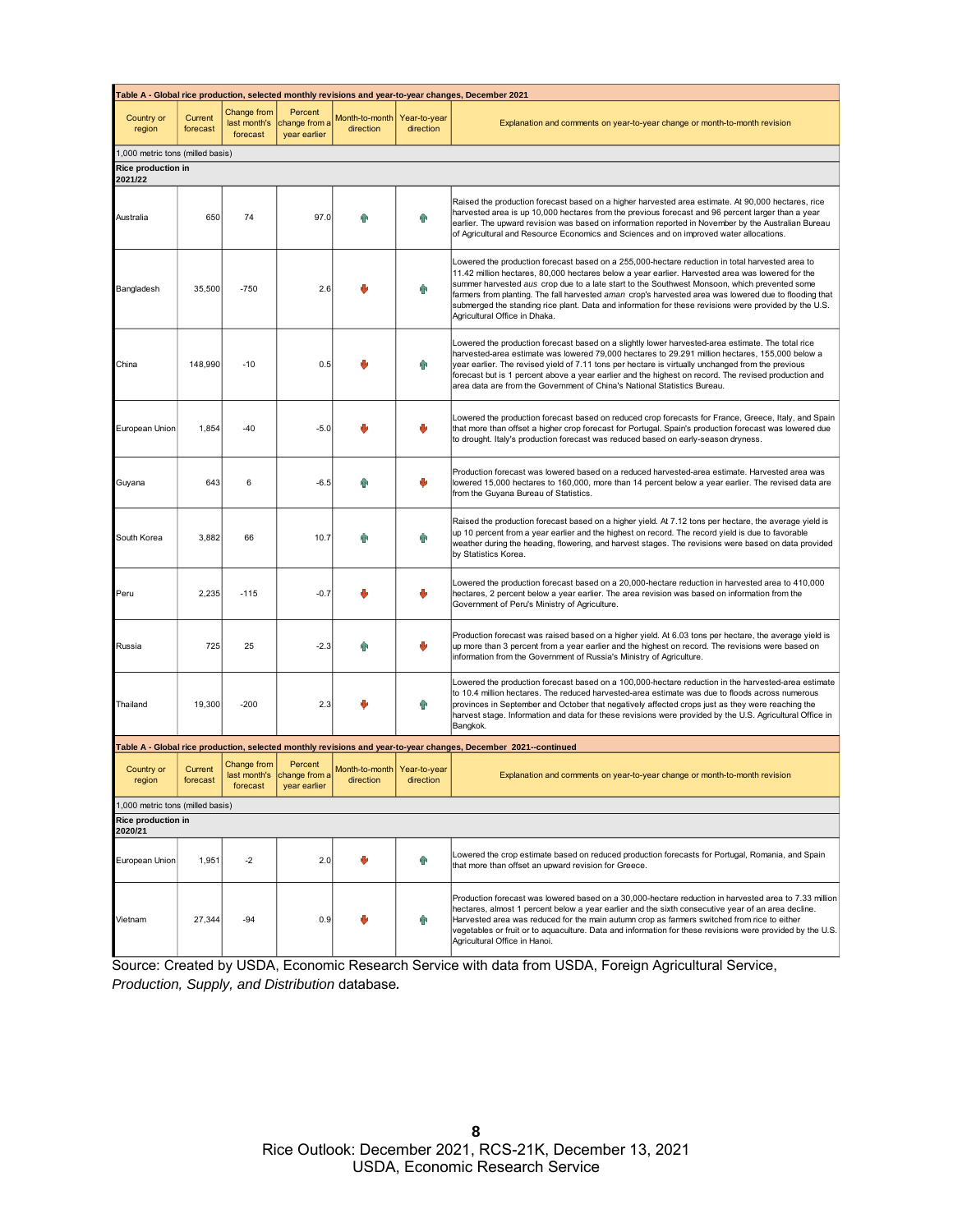| Table B - Selected rice importers at a glance (1,000 metric tons), December 2021 |                            |                                            |                                          |                                 |                           |                                                                                                                                                                                                                                                                                               |  |  |  |
|----------------------------------------------------------------------------------|----------------------------|--------------------------------------------|------------------------------------------|---------------------------------|---------------------------|-----------------------------------------------------------------------------------------------------------------------------------------------------------------------------------------------------------------------------------------------------------------------------------------------|--|--|--|
| Country or<br>region                                                             | <b>Current</b><br>forecast | Change<br>from last<br>month's<br>forecast | Percent<br>change from a<br>year earlier | Month-to-<br>month<br>direction | Year-to-year<br>direction | Explanation of year-to-year change in forecast or month-to-month change in<br>forecast                                                                                                                                                                                                        |  |  |  |
| Rice importers, 2022                                                             |                            |                                            |                                          |                                 |                           |                                                                                                                                                                                                                                                                                               |  |  |  |
| Afghanistan                                                                      | 350                        | 30                                         | 2.9                                      |                                 |                           | Raised the import forecast based on expectations that the recent stronger pace<br>of purchases from Pakistan will continue in 2022. Although wheat is the primary<br>food staple in Afghanistan, global rice prices have increased less than wheat<br>prices, which has favored rice imports. |  |  |  |
| Haiti                                                                            | 490                        | $-35$                                      | 16.7                                     |                                 | 4 <sub>R</sub>            | Lowered the import forecast based on expectations that the recent slowdown in<br>purchases will continue in 2022. The United States supplies the bulk of Haiti's<br>rice imports.                                                                                                             |  |  |  |
| Hong Kong                                                                        | 310                        | $-10$                                      | 6.9                                      |                                 |                           | Reduced the import forecast based on expectations that the recent slowdown<br>in the purchase pace will continue in 2022.                                                                                                                                                                     |  |  |  |
| Iran                                                                             | 1,200                      | $-50$                                      | 41.2                                     |                                 | q <sub>P</sub>            | Lowered the import forecast slightly based on the recent sluggish pace of<br>purchases from the top-supplier India.                                                                                                                                                                           |  |  |  |
| Iraq                                                                             | 1,250                      | 50                                         | 0.0                                      |                                 | $\Rightarrow$             | Raised the import forecast based on expectations that the recent stronger-than-<br>expected pace of purchases will continue in 2022.                                                                                                                                                          |  |  |  |
| Peru                                                                             | 320                        | 20                                         | 33.3                                     |                                 | 4 <sub>R</sub>            | Import forecast was raised based on a smaller crop.                                                                                                                                                                                                                                           |  |  |  |
| Philippines                                                                      | 2,400                      | 200                                        | $-7.7$                                   |                                 | л                         | Raised the import forecast based on expectations that the recent stronger-than-<br>expected pace of purchases in late 2021 will continue in 2022.                                                                                                                                             |  |  |  |
| <b>United States</b>                                                             | 1.100                      | $-50$                                      | $-2.2$                                   |                                 |                           | Lowered the import forecast based on the expectation that the recent<br>slowdown in purchases will continue in 2022. The slowdown is likely due to<br>historically high freight costs, the global container shortage, and other supply<br>chain disruptions.                                  |  |  |  |

*Continued--*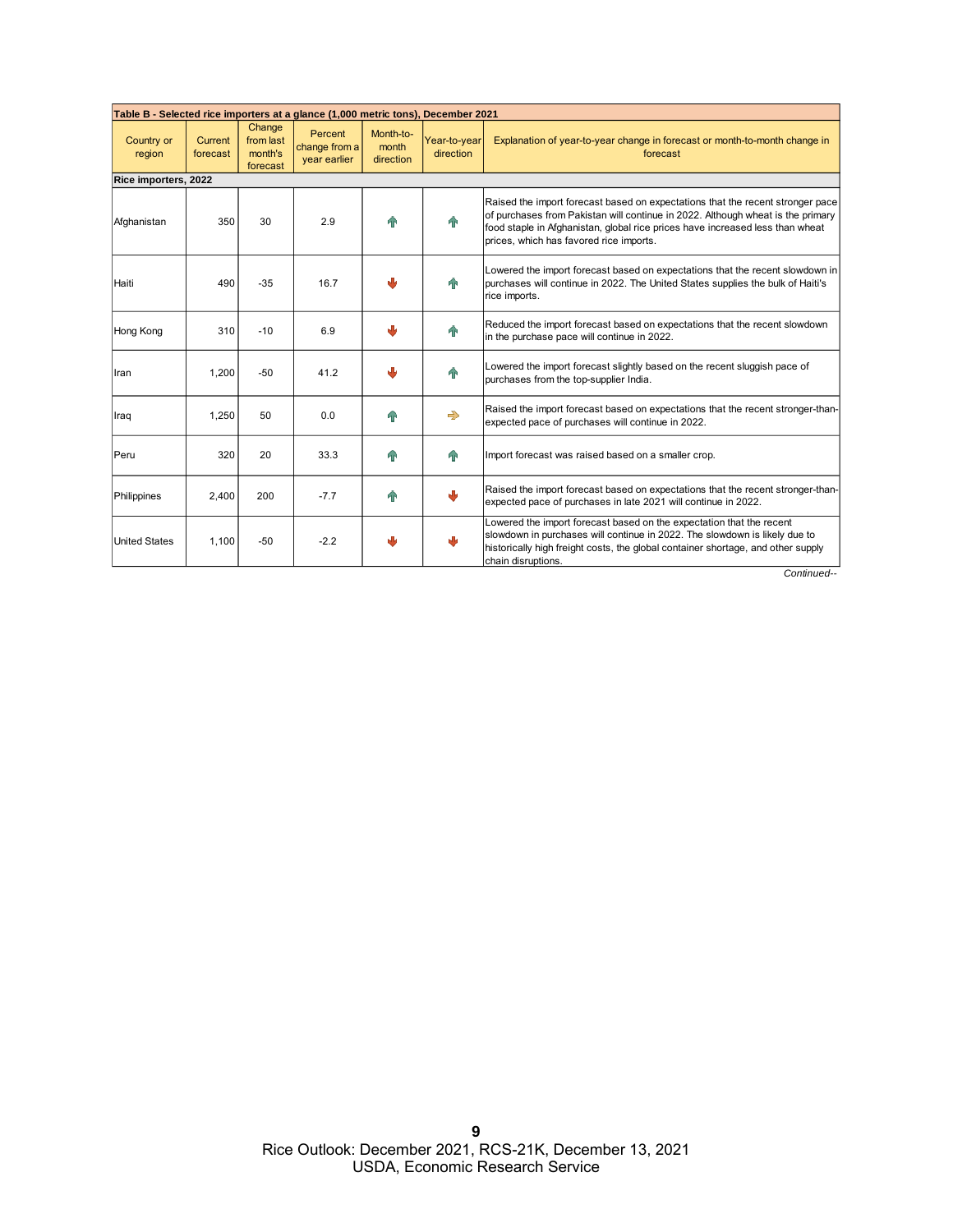| Table B - Selected rice importers at a glance (1,000 metric tons), December 2021-- <i>Continued</i> |                            |                                            |                                          |                                 |                           |                                                                                                                                                                                                                   |  |  |  |  |
|-----------------------------------------------------------------------------------------------------|----------------------------|--------------------------------------------|------------------------------------------|---------------------------------|---------------------------|-------------------------------------------------------------------------------------------------------------------------------------------------------------------------------------------------------------------|--|--|--|--|
| <b>Country or</b><br>region                                                                         | <b>Current</b><br>forecast | Change<br>from last<br>month's<br>forecast | Percent<br>change from a<br>year earlier | Month-to-<br>month<br>direction | Year-to-year<br>direction | Explanation of year-to-year change in forecast or month-to-month change in<br>forecast                                                                                                                            |  |  |  |  |
|                                                                                                     | Rice importers, 2021       |                                            |                                          |                                 |                           |                                                                                                                                                                                                                   |  |  |  |  |
| Afghanistan                                                                                         | 340                        | 20                                         | 4.0                                      |                                 | q <sub>P</sub>            | Raised the import forecast based on the shipment pace through November.<br>Pakistan is the major supplier.                                                                                                        |  |  |  |  |
| Australia                                                                                           | 200                        | $-20$                                      | -27.50                                   | J                               |                           | Lowered the import forecast based on the recent slower-than-expected pace of<br>purchases.                                                                                                                        |  |  |  |  |
| Bangladesh                                                                                          | 2,650                      | 150                                        | 1315.0                                   |                                 | 个                         | Raised the import forecast to a record high based on stronger-than-expected<br>purchases, with imports exceeding 2.5 million tons through October. India<br>supplies the bulk of Bangladesh's rice imports.       |  |  |  |  |
| <b>Belarus</b>                                                                                      | 25                         | -3                                         | $-13.8$                                  |                                 | رال                       | Lowered the import forecast based on the recent slower-than-expected pace of<br>purchases.                                                                                                                        |  |  |  |  |
| Brazil                                                                                              | 700                        | $-30$                                      | $-17.9$                                  |                                 |                           | Import forecast was reduced based on smaller-than-expected purchases from<br>Uruguay and Argentina.                                                                                                               |  |  |  |  |
| Cambodia                                                                                            | 30                         | 5                                          | 200.0                                    |                                 | 48                        | Raised the import forecast based on the recent faster-than-expected pace of<br>purchases.                                                                                                                         |  |  |  |  |
| Egypt                                                                                               | 320                        | -80                                        | 3.6                                      |                                 | 48                        | Reduced the import forecast based on a recent slower-than-expected pace of<br>purchases from top-supplier China.                                                                                                  |  |  |  |  |
| Haiti                                                                                               | 420                        | $-90$                                      | $-22.9$                                  |                                 |                           | Lowered the import forecast based on a recent slower-than-expected pace of<br>purchases from the United States, which supplies the bulk of Haiti's rice<br>imports.                                               |  |  |  |  |
| Hong Kong                                                                                           | 290                        | -40                                        | $-7.3$                                   |                                 |                           | Lowered the import forecast based on a recent slower-than-expected pace of<br>purchases.                                                                                                                          |  |  |  |  |
| Iran                                                                                                | 850                        | $-100$                                     | $-24.4$                                  |                                 | رال                       | Lowered the import forecast based on a sluggish pace of purchases from top-<br>supplier India.                                                                                                                    |  |  |  |  |
| Iraq                                                                                                | 1,250                      | 100                                        | 28.9                                     |                                 | 48                        | Raised the import forecast based on continued strong purchases from India and<br>new purchases from Thailand.                                                                                                     |  |  |  |  |
| Kazakhstan                                                                                          | 150                        | 20                                         | 72.4                                     |                                 | $\mathbf{r}$              | Raised the import forecast based on a stronger-than-expected pace of<br>purchases in recent months.                                                                                                               |  |  |  |  |
| Kuwait                                                                                              | 225                        | $-25$                                      | $-7.8$                                   |                                 | رال                       | Lowered the import forecast based on a recent slower-than-expected pace of<br>purchases.                                                                                                                          |  |  |  |  |
| Madagascar                                                                                          | 650                        | 125                                        | 44.4                                     |                                 |                           | Raised the import forecast based on a faster-than-expected pace of purchases<br>through October. India is the major supplier, while Pakistan is a sporadic<br>supplier.                                           |  |  |  |  |
| Peru                                                                                                | 240                        | $-40$                                      | $-22.6$                                  |                                 |                           | Lowered the import forecast based on a recent slower-than-expected pace of<br>purchases. Brazil and Uruguay supply most of Peru's rice imports.                                                                   |  |  |  |  |
| Philippines                                                                                         | 2,600                      | 300                                        | 6.1                                      |                                 | 48                        | Raised the import forecast based on a stronger-than-expected pace of<br>purchases and large imports from Vietnam in September and October, months<br>when buying typically slows down.                            |  |  |  |  |
| Qatar                                                                                               | 160                        | $-40$                                      | $-29.5$                                  |                                 |                           | Lowered the import forecast based on a recent slower-than-expected pace of<br>purchases.                                                                                                                          |  |  |  |  |
| Russia                                                                                              | 190                        | $-10$                                      | $-15.2$                                  |                                 | رال                       | Lowered the import forecast based on a recent slower-than-expected pace of<br>purchases.                                                                                                                          |  |  |  |  |
| Saudi Arabia                                                                                        | 1,300                      | $-200$                                     | $-19.4$                                  |                                 |                           | Lowered the import forecast based on a recent slower-than-expected pace of<br>purchases. India is the largest supplier of rice to Saudi Arabia. The United<br>States and Pakistan supply much smaller quantities. |  |  |  |  |
| Turkey                                                                                              | 370                        | $-60$                                      | $-30.2$                                  |                                 |                           | Lowered the import forecast based on a recent slower-than-expected pace of<br>purchases. China is currently the largest supplier of rice to Turkey, followed by<br>Russia and India.                              |  |  |  |  |

Source: Created by USDA, Economic Research Service with data from USDA, Foreign Agricultural Service, *Production, Supply, and Distribution* database*.*

Rice Outlook: December 2021, RCS-21K, December 13, 2021 USDA, Economic Research Service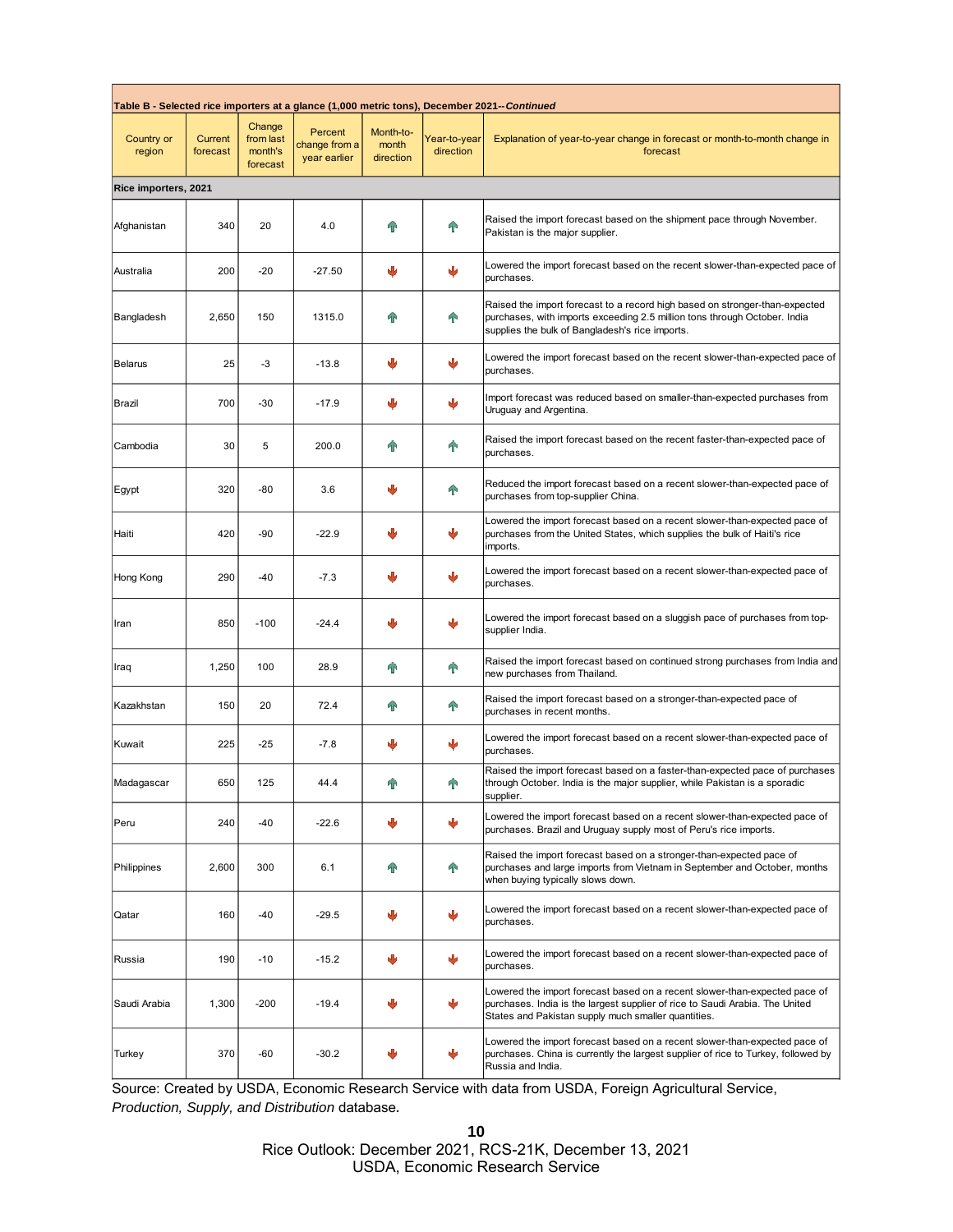#### Figure 2 **India's 2021 rice exports projected to be a record 20.2 million tons; Thailand's 2021 exports projected lowest since 1997**



Notes: Rice exports are reported on a milled basis; 2021 and 2022 are forecasts. Source: USDA, Foreign Agricultural Service, *Production, Supply, and Distribution*  database.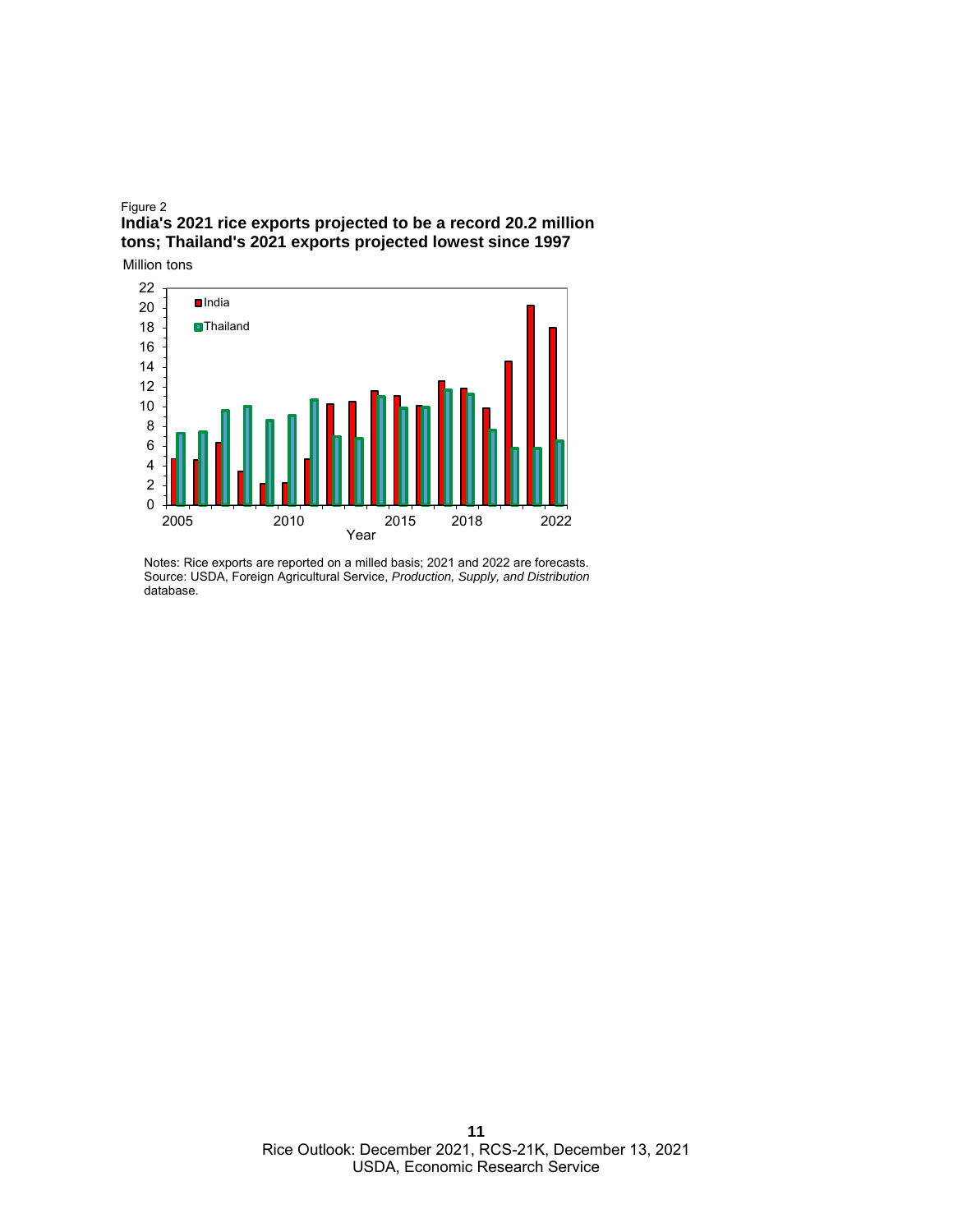| Table C - Selected rice exporters at a glance (1,000 metric tons), December 2021. |                            |                                            |                                          |                                 |                           |                                                                                                                                                                                    |  |  |  |
|-----------------------------------------------------------------------------------|----------------------------|--------------------------------------------|------------------------------------------|---------------------------------|---------------------------|------------------------------------------------------------------------------------------------------------------------------------------------------------------------------------|--|--|--|
| Country or<br>region                                                              | <b>Current</b><br>forecast | Change<br>from last<br>month's<br>forecast | Percent<br>change from a<br>year earlier | Month-to-<br>month<br>direction | Year-to-year<br>direction | Explanation of year-to-year change in forecast or month-to-month change in<br>forecast                                                                                             |  |  |  |
| Rice exporters, 2022                                                              |                            |                                            |                                          |                                 |                           |                                                                                                                                                                                    |  |  |  |
| Australia                                                                         | 270                        | 10                                         | 350.0                                    |                                 | 4 <sub>P</sub>            | Raised the export forecast based on a larger crop and expectations of less<br>competition from the United States in the global medium- and short-grain<br>market.                  |  |  |  |
| Burma                                                                             | 1,900                      | 100                                        | 5.6                                      |                                 |                           | Export forecast raised based on expectation that with the border with China<br>recently opened, exports will resume their previous level.                                          |  |  |  |
| European<br>Union                                                                 | 440                        | $-35$                                      | $-2.2$                                   |                                 | J                         | Lowered exports based on a smaller crop in 2021/22.                                                                                                                                |  |  |  |
| Malaysia                                                                          | 50                         | 20                                         | $-37.5$                                  |                                 |                           | Raised the export forecast based on a stronger-than-expected pace of<br>shipments to Indonesia, Malaysia's primary buyer.                                                          |  |  |  |
| Russia                                                                            | 150                        | 10                                         | 7.1                                      |                                 | 4 <sub>h</sub>            | Increased the export forecast based on a larger crop.                                                                                                                              |  |  |  |
| Rice exporters, 2021                                                              |                            |                                            |                                          |                                 |                           |                                                                                                                                                                                    |  |  |  |
| <b>Burma</b>                                                                      | 1.800                      | 150                                        | $-21.7$                                  |                                 |                           | Export forecast was raised based on stronger-than-expected demand and the<br>recent reopening of the border with China.                                                            |  |  |  |
| India                                                                             | 20,200                     | 200                                        | 38.6                                     |                                 | 4 <sub>R</sub>            | Raised the export forecast to a record high based on a stronger-than-expected<br>pace of shipments through October, with 17.8 million tons shipped the first 10<br>months of 2021. |  |  |  |
| Laos                                                                              | 50                         | $-50$                                      | $-46.8$                                  |                                 |                           | Reduced the export forecast based on slower-than-expected shipments to<br>China thus far in 2021.                                                                                  |  |  |  |
| Malaysia                                                                          | 80                         | 20                                         | 166.7                                    |                                 | 4 <sub>R</sub>            | Export forecast was raised based on stronger-than-expected shipments to date<br>to Indonesia, Malaysia's top export market.                                                        |  |  |  |
| Paraguay                                                                          | 620                        | 20                                         | $-22.8$                                  |                                 | ر آل                      | Raised the export forecast based on a stronger-than-expected pace of<br>shipments through October. Brazil is Paraguay's number 1 export market,<br>currently followed by Chile.    |  |  |  |
| Thailand                                                                          | 5.700                      | 100                                        | $-0.1$                                   |                                 |                           | Export forecast was raised based on stronger-than-expected shipments to Iraq,<br>West Africa, South Africa, and China.                                                             |  |  |  |

Source: Created by USDA, Economic Research Service with data from USDA, Foreign Agricultural Service, *Production, Supply, and Distribution* database*.*

China accounts for the bulk of the expected decline in global ending rice stocks in 2021/22. At 113.0 million tons, China's ending stocks are 3.5 million below the year-earlier record. U.S. ending stocks are projected to decline 0.3 million tons to 1.1 million. In contrast, India's ending stocks are projected to increase 2.5 million tons to a record 38.5 million. In 2021/22, China is projected to account for 60 percent and India for almost 21 percent of global ending rice stocks. The 2021/22 global stocks-to-use ratio is projected at 36.6 percent, down from the record 37.2 percent in 2020/21.

## Philippines' 2021 and 2022 Import Forecasts Raised

Global rice trade in calendar year 2022 is projected at 48.8 million tons (milled basis), up just 0.1 million tons from the previous forecast but down 2 percent from the year-earlier record. Much of the expected year-to-year decline in global trade is the result of weaker imports of

> Rice Outlook: December 2021, RCS-21K, December 13, 2021 USDA, Economic Research Service

**12**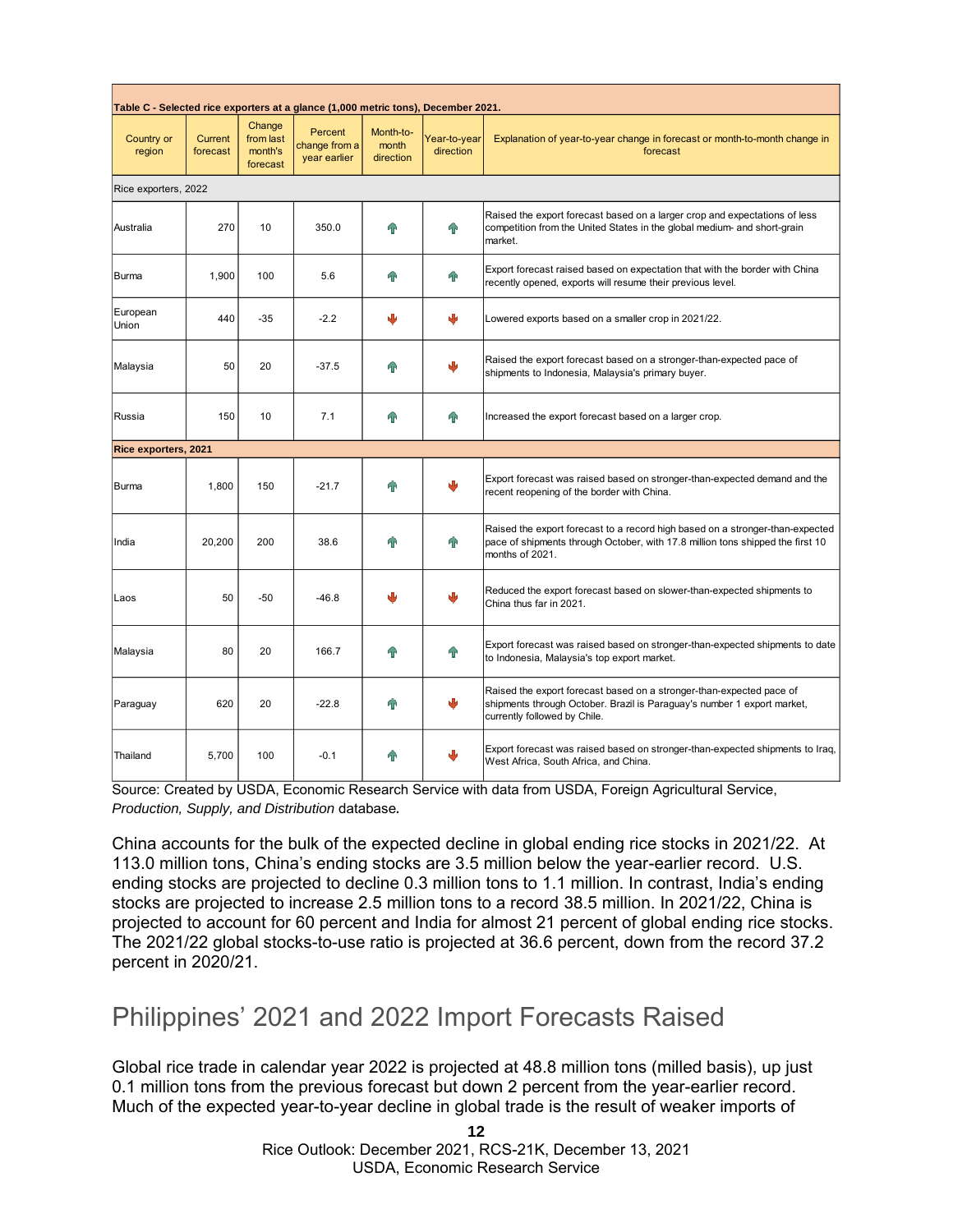Indian rice by Bangladesh and Vietnam. India's 2022 exports are projected to drop 2.2 million tons from the 2021 record to 18.0 million, still the second-highest on record. Cambodia's exports are projected to drop 0.3 million tons from the 2021 record to 1.4 million tons, and China's exports are projected to decline 0.2 million tons to 2.1 million tons. U.S. exports are forecast to drop 0.1 million tons in 2022 to 2.85 million tons due to tighter supplies and resulting higher prices. These declines in exports in 2022 are expected to be partially offset by increased exports from Australia, Brazil, Burma, Pakistan, Paraguay, Thailand, Uruguay, and Vietnam, with Thailand's exports projected to increase the most, up 0.8 million tons to 6.5 million. Australia's exports are projected to increase 210,000 tons to 260,000 tons based on an expected recovery from drought. Brazil's exports are projected to increase 250,000 tons to 1.05 million based on larger supplies.

On the global 2022 import side, Bangladesh's imports are projected to drop almost 2.1 million tons to 0.6 million due to a larger crop, despite this month's downward revision in Bangladesh's production. Vietnam's imports are projected to decline 1.15 million tons to a more typical 0.50 million from this year's abnormally high record of almost 1.7 million tons. The bulk of Vietnam's imports are typically border shipments from Cambodia, with Vietnam taking mostly rough rice. This year, Vietnam has imported large quantities of broken-kernel rice from India for feed use, food processing, and beer. These purchases are not expected to continue in 2022. Imports are also projected to decline in 2022 for Australia, Brazil, the Philippines, South Korea, Senegal, South Africa, United States, and Venezuela.

In contrast, imports are projected to increase in 2022 for Angola, Colombia, Costa Rica, Cote d'Ivoire, Cuba, Egypt, Ethiopia, EU, Gambia, Haiti, Iran, Jordan, Kenya, North Korea, Kuwait, Liberia, Madagascar, Mexico, Mozambique, Nepal, Nigeria, Oman, Panama, Peru, Qatar, Russia, Saudi Arabia, Somalia, Togo, Turkey, and the United Arab Emirates. Egypt is expected to show the largest import growth in 2022, with its imports projected to increase 480,000 tons to a record 0.8 million due to a much smaller crop. China is expected to remain the largest rice importer in 2022, taking 4.5 million tons, unchanged from the 2021 revised forecast.

The global rice trade forecast for 2021 was raised more than 0.4 million tons to 49.8 million, up 4.6 million tons from a year earlier and the highest on record. India accounts for the bulk of the expected export increase in 2021, with exports rising 5.6 million tons to a record 20.2 million. On the 2021 import side, Bangladesh's imports are projected to increase to a record 2.65 million tons from just 20,000 tons in 2020, China's imports to expand 1.3 million tons to 4.5 million, and Vietnam's to rise 1.25 million tons to a record 1.65 million tons.

Over the past month, quotes for Thailand's trading prices for most grades of regularly milled white rice (excluding aromatic rice and brokens) were either unchanged or increased up to 1 percent from a month earlier, mostly due to new inquiries from international buyers as Thailand's export prices remain at a discount to Vietnam's prices, encouraging buyer interest. Thailand's 100-percent Grade B long-grain milled rice for export was quoted at \$395 per ton for the week ending December 6, up \$4 from the week ending November 1. Prices for Thailand's 5 percent brokens parboiled rice—a specialty rice—were quoted at \$383 per ton for the week ending December 6, unchanged from the week ending November 1. Prices for Thailand's jasmine rice—a premium aromatic—were quoted at \$648 per ton for the week ending December 6, also unchanged from the week ending November 1.

Price quotes for Vietnam's rice for the late-autumn crop have declined from a month earlier, as demand from the Philippines—Vietnam's top rice export market—had declined due to the suspension of phytosanitary permits in November for importation of Vietnam's rice. For the week ending December 7, prices for Vietnam's 5-percent broken-kernel long-grain milled rice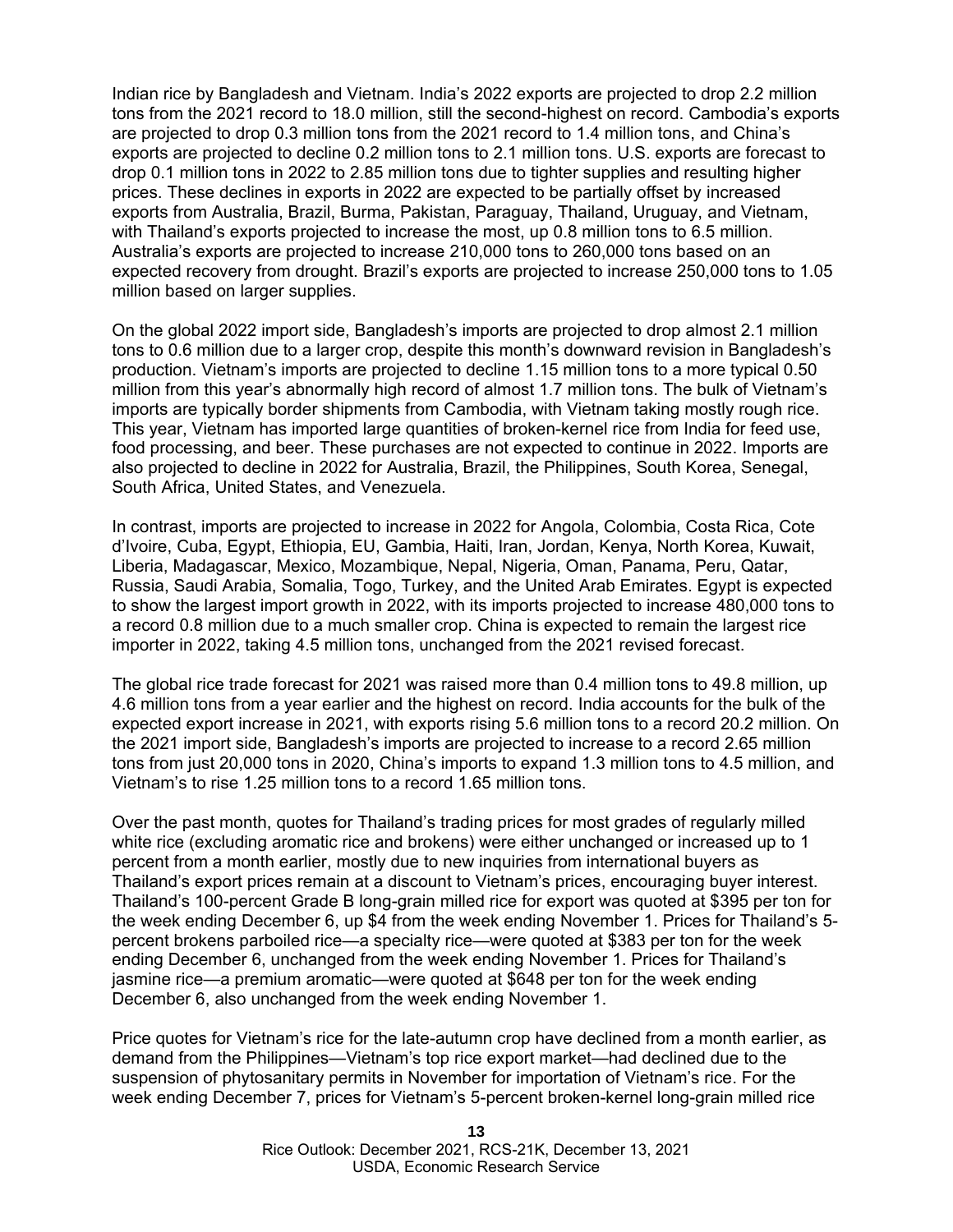were quoted at \$410 per ton, down \$25 from the week ending November 2. Vietnam's quotes are currently the highest among the Asian exporters for comparable grades and quality.

Pakistan's price quotes for 5-percent broken rice decreased \$10 per ton from the week ending November 2 to \$350 for the week ending December 7. India's 5-percent broken nonparboiled white rice was quoted at \$340 per ton (bulk) for the week ending December 7, down \$10 from the week ending November 2. India remains the most competitively priced rice exporter in Asia.

Price quotes from most South American exporters either increased from a month earlier or were unchanged. Uruguay's generic 5-percent broken-kernel long-grain milled rice was quoted at \$545 per ton for the week ending December 7, unchanged from the week ending November 2. The price quote is \$5 below the current U.S. price for long-grain milled rice for Latin American markets. Price quotes for higher priced nongeneric shipments from Uruguay were also unchanged over the past month. Argentina's 5-percent brokens were quoted at \$540 per ton for the week ending December 7, up \$30 from the week ending November 2. Prices for Brazil's generic 5-percent broken-kernel rice were quoted at \$475 per ton for the week ending December 7, up \$35 from the week ending November 2.

U.S. trading prices for long-grain milled rice were unchanged over the past month. Prices for U.S. long-grain milled rice, Number 2 Grade, 4-percent broken kernels (free on board a vessel at a Gulf port, Iraqi specifications) remain quoted at \$600 per ton for the week ending December 7, unchanged since the week ending July 20. U.S prices for Latin American milled-rice markets—Haiti, Colombia, and Mexico—remain quoted at \$550 per ton for the week of December 7, unchanged since the week ending August 3. In contrast to the milled-rice prices, U.S. rough-rice long-grain export price quotes increased from \$340 per ton from the week ending November 2 to \$360 per ton for the week ending November 23. For the week ending December 7, long-grain rough-rice export prices were reported at \$345 per ton.

Milled-rice prices in California were unchanged over the past month. Prices for California Number 1 Grade, 4-percent broken kernels for the week ending December 7 remain quoted at \$1,125 per ton (free on board at a domestic mill, Mediterranean specifications), unchanged since early September. These are the highest prices since June 2009. Prices for delivery to the Port of Oakland, California, medium-grain milled-rice (Korean specifications) remain quoted at \$1,240 per ton for the week ending December 7, unchanged since the week ending October 19. For listings of trading prices by exporter and grade of rice, see table 9 in the Excel file.